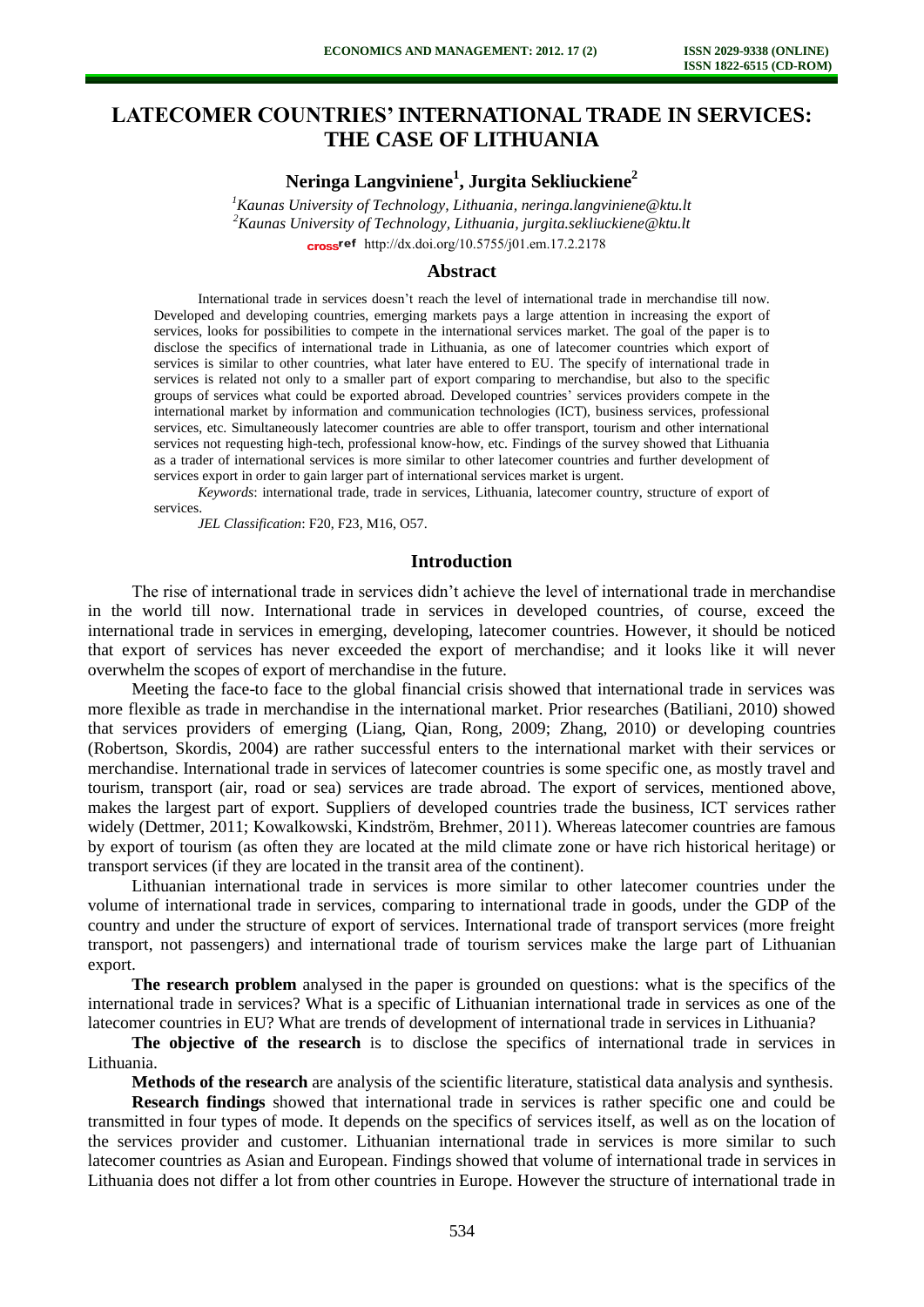services differs and is more similar to other latecomer countries. Tourism and travel, freight transport services are services making a majority of the export. Unfortunately business services and ICT services just now start break barriers entering to the international market, even not with large volumes of the export.

### **Theoretical background**

International services are a specific one, as it overcomes such characteristic as impossibility to transport, to export. Rest characteristics of service as one that distinguish it from merchandize remains to be valid (intangibility, simultaneous consuming, participation of supplier and customer). As Zitkiene & Langviniene (2011) stress, the main characteristic of international service is crossing a border: supplier or customer, or even both of them. One of the first descriptions of an international service on the view of statistics (Manual on Statistics of international trade in services, 2002) was conditions that services as being between residents and non-residents of an economy. This conception of international trade in services was kept in the entire world rather for a long period.

*Concept of international service* is changing nowadays. Rapid implement the innovation to services, telecommunication technologies enables to export services already. Electronic commerce, new technologies in computing, transport have resulted in enterprises going to international market. International trade in services increasingly becomes to be a part of global business, even not a great one. Total volume of international trade in services has grown far more rapidly than GDP of economies (Kirca, 2005). The growing part of international trade in services is not the consequence only of ICT. A regulatory reform becomes more important for the growth of international trade in services (Robertson & Skordis, 2004). The recent review of the General Agreement on Trade in Services (GATS) as part of the World Trade Organization's (WTO's) built-in agenda has also drawn attention to trade in services. WTO focused on reduction and elimination of tariffs and barriers of trade (Clark & Rajaratnam, 1999). And one of the most important goals for WTO becomes to reduce the barriers for international trade in services between countries. That greatly affects the rise of international trade in services from developed or developing economies, latecomer countries.

Classification schemes of international trade in services relate to modes or ways of services supply, usually. As four modes of international trade in services are known, customer and supplier could cross a border of a country, or stay at home (Table 1).

| <b>Modes of trade in</b>                                        | <b>Location of customers and supplier</b> |                                                                   |                                                                                                                                              |  |  |  |  |
|-----------------------------------------------------------------|-------------------------------------------|-------------------------------------------------------------------|----------------------------------------------------------------------------------------------------------------------------------------------|--|--|--|--|
| services                                                        | <b>Customer</b>                           | <b>Supplier</b>                                                   | <b>Samples</b>                                                                                                                               |  |  |  |  |
| I <sup>st</sup> mode                                            | Local territory for                       | Local territory                                                   | ICT, consultation of lawyer by phone                                                                                                         |  |  |  |  |
| Cross border services                                           | a customer                                | for a supplier                                                    |                                                                                                                                              |  |  |  |  |
| $\sqrt{2}$ <sup>nd</sup> mode<br>Consumption abroad<br>services | Foreign territory<br>for a customer       | Local territory<br>for a supplier                                 | Customer is going abroad for tourism, education<br>purposes, attending museums, repair ships                                                 |  |  |  |  |
| $\overline{3}^{rd}$ mode<br>Commercial presence<br>services     | Local territory for<br>a customer         | Foreign territory<br>for a supplier                               | Insurance and banking services supplied at<br>foreign subsidiaries                                                                           |  |  |  |  |
| $4th$ mode<br>Presence of natural<br><i>persons services</i>    | Local territory for<br>a customer         | Individuals or<br>subsidiaries of<br>enterprises<br>acting abroad | Services of doctor, architect, business consultant;<br>employee of bank institution coming for<br>temporal visit abroad, computer programmer |  |  |  |  |

| <b>Table 1.</b> Four services' supplying modes at the international market |  |  |  |
|----------------------------------------------------------------------------|--|--|--|
|----------------------------------------------------------------------------|--|--|--|

Customers prefer to consult doctor from Switzerland, to invite architect from Netherlands, to enter to university in Oxford in England, to employ business strategy consultant from USA, etc. Suppliers in order to come closer to an international buyer establishes subsidiaries abroad, hire local specialists or send their manager to a country with increasing potential demand for their services. Limits for international trade of services disappear now. Clark & Rajaratnam (1999) classification of international services defines as follows: 1) contact-based services, where customer and services provider cross borders to engage in transactions; 2) vehicle-based services, where communications are directed into and out of nations via transmissions, wires and (or) other facilitation equipment; 3) asset-based services, where commercial service ideas tied to foreign direct investment cross borders to establish an operating platform; and 4) object-based services, where physical objects with services move into nations. Looking more in-depth into the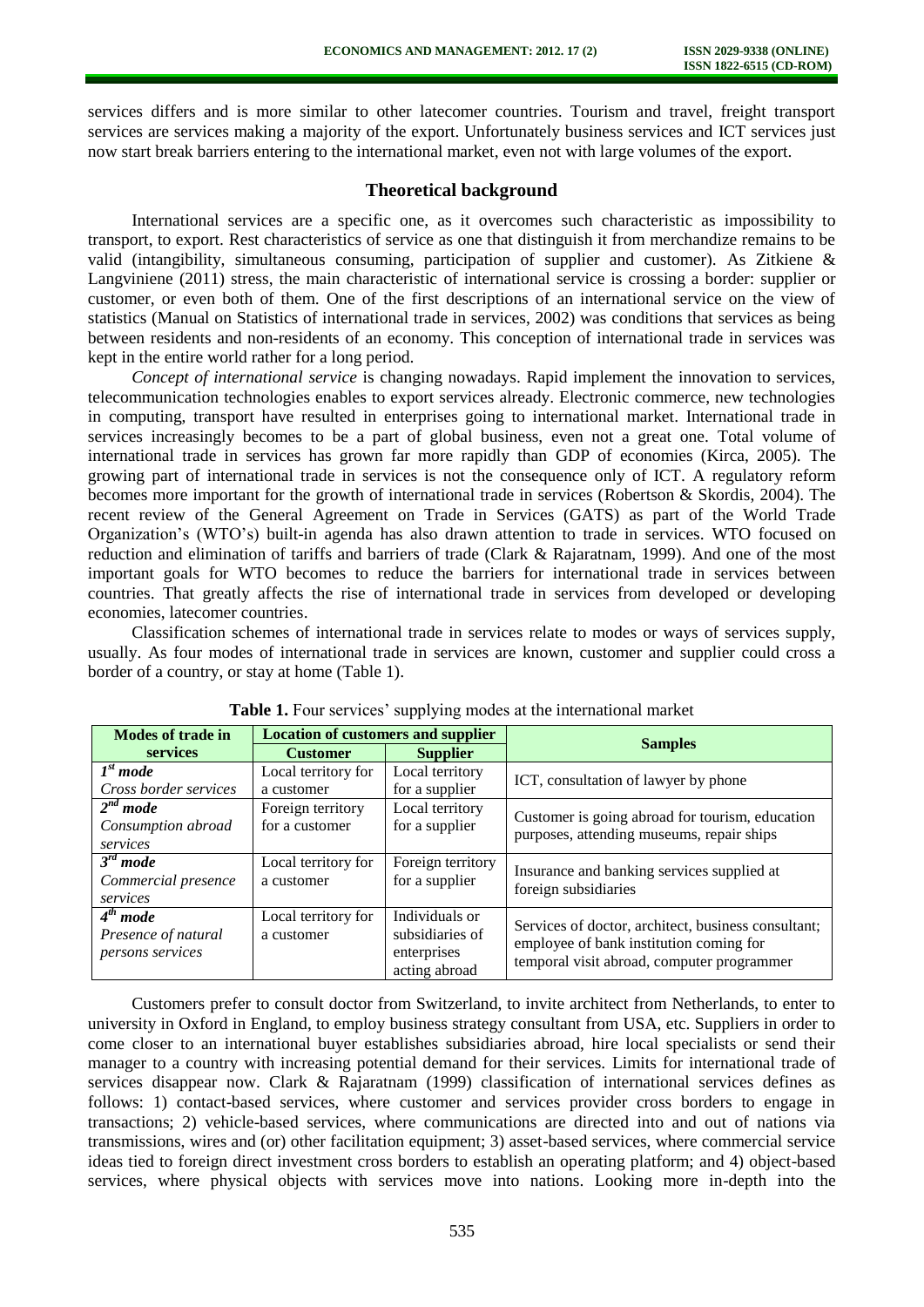classification of Clark and Rajaratnam (1999), similarities between their classification and of four modes of supply could be identified. Contact-based services include consultations, temporary work, services of Mode No. 4 Presence of natural person's services. Vehicle-based – telecommunication, transmission of data through electronic means – Mode No. 2 Consumption abroad services, etc. On the ground of existing literature on classification of international trade in services, it should be stress, that classification of international trade in services is closely related to location of customer and supplier, as well facilities for services supply process. International service could be described as a *service, which necessary involves a cross of nation in order to supply (or) and consume a service; and crossing of a border of a nation relates to customer or (and) supplier, or (and) facility involved*.

Of course, not all of services are trade at the international market level. Concept of that services are *tradable* and *non-tradable* at the international market are discussed nowadays in the scientific researches (Jensen & Kletzer, 2005). While these services are tradable, employees working for these services industry are higher educated, have higher skills level and are paid higher wages that in non-tradable services sector. Tradable international services could be described as services that are more related to commercial services (Langviniene & Zitkiene, 2011). Tradable services cover all services, which are marketable and widely supplied at the international level, and their turnover is calculated into international trade in services. If a service is rather successful trade at the local market, it potentially could be trade at the international one, too (Jensen & Kletzer, 2005). Thus, term *tradable* refers to service that could be imported and exported; it is services that are not necessarily purchased at the point of production. Term of tradable could be extended to covering such services as transportation, hospitality that are purchased locally, but which generate foreign exchange revenues (FDI Research project – Final Report, 2008). According GATS tradable services could be groups of business, communication, construction, distribution, financial, etc. services. The same Report (FDI Research project – Final Report, 2008) stressed that tradable services as synonym could be described *exportable* services. Exportable services (or tradable) services in this report identified those export makes about five per cent of their produce.

*Non tradable* services at the international market firstly relates to poor demand for international service. Usually the demand is satisfied by local suppliers, as cosmetologists, personal care, other household services; or are limited by characteristics of services (for example no possibility to get closer to a customer, geographical barriers). Public administration services, except finances and military, also could be classed as non-tradable services. Besides that, not all of services are participating in the international trade arena, not all countries are enabling to export successfully. The highest potential to be trade internationally transport, tourism, business services, and services did not allocated anywhere. The more developed country the more potential for exporting such sectors of knowledge intensive services: computer and related activities, research and development, market research, business and management consultancy, architectural and engineering, technical testing and analysing, advertising, creative entertainment. Developing countries are famous by international tourism activities (whose climate zone is rather favourable) or transport services (sea, road, railway, etc.). Not only because of poor economics the international trade in services in developing countries is so low. Developing countries have been grappling with liberalization of services sectors. Two specific challenges have been encountered: domestic reform of the state monopolies; and, how GATS negotiations are likely to undermine or reinforce domestic reform efforts (Robertson & Skordis, 2004). Evaluating what services international trade is growing faster, it should be noticed that producers of business to business services are among the fastest growing sub-sectors (Dettmer, 2011). Face-to-face interaction between businesses partners seem to become less important that affected the more rapid growing in international trade of this sub-sector. Evaluating the potential of latecomer countries in international trade in services it should be noticed that they have more possibilities for rapid diffusion of international trade than developed countries according several of theories (Perkins & Neumayer, 1995). Advantage of latecomers lays in the adopting of experience of developed countries and overcoming mistakes made them earlier and avoiding loses in unsuccessful cases of international trade in services.

### **Research methodology**

The paper is based on statistical data analysis and synthesis. For statistics of international trade in services an export of services was measured. Not all statistical data were available for European Union countries, thus data from 2003 are calculated. Bulgaria, Cyprus, Latvia, Lithuania, Malta and Romania didn't supply information for OECD (Organization for Economic Co-Operation and Development) Statistics.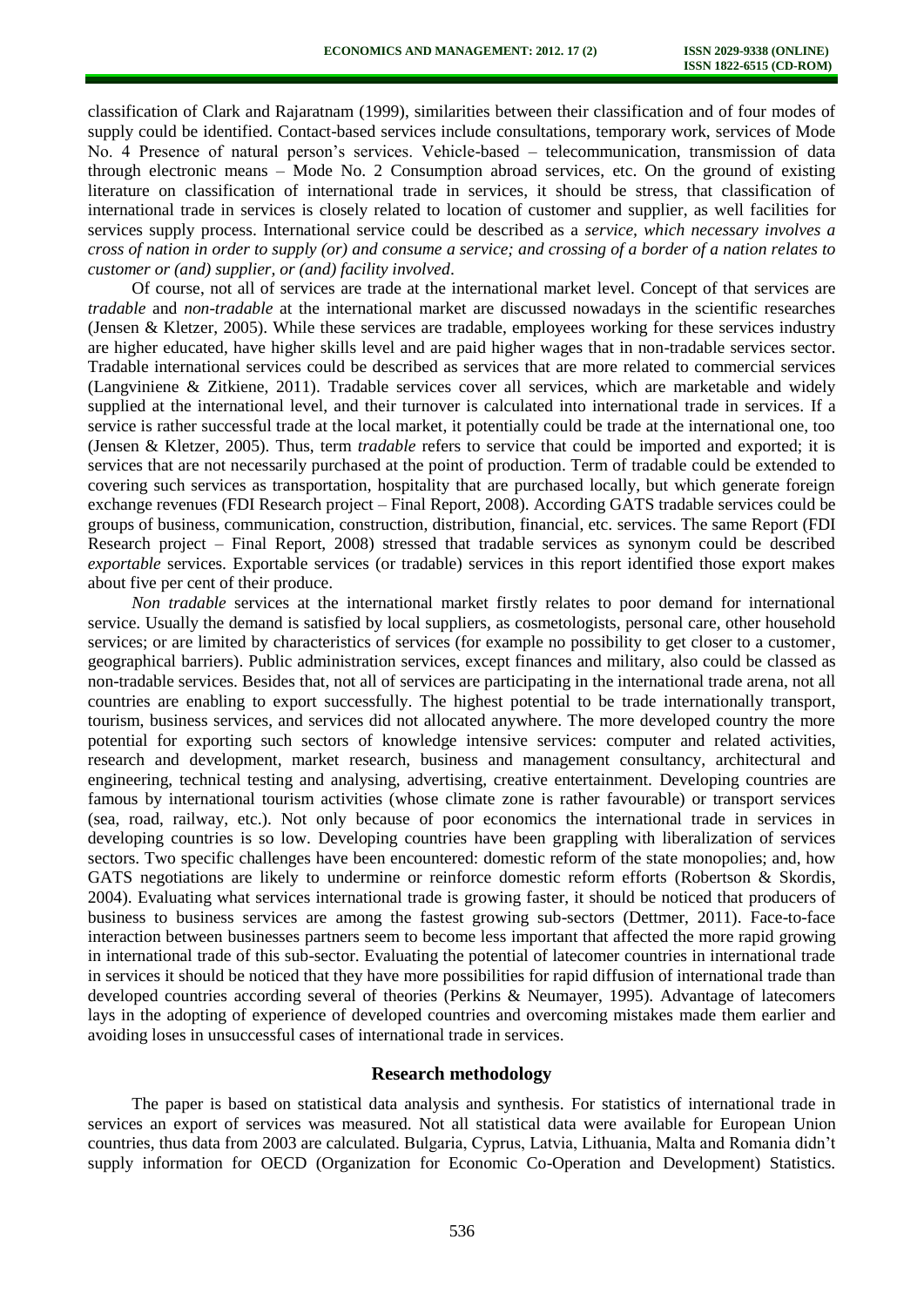Dynamics of international trade in services and a structure of international services, per cent of export of services from GDP are measured.

From latecomer countries such countries as Czech Republic, Estonia, Poland, Slovak Republic, Slovenia and Hungary for dynamics of export and structure of services are evaluated and to earlier countriesmembers compared. Analysing the per cent of GDP from export of services no data of Bulgaria, Greece, Spain, France, Italy, Cyprus, Latvia, Luxembourg, Portugal, Romania, Finland, Sweden and UK were available. That is why only fragmental analysis of Lithuanian international trade in services according different data records is available.

It should be noticed that measurement of trade in services is much more complicated than in merchandise (Manual on Statistics of international trade in services, 2002). Services are more difficult to define. Some services are defined through abstract concepts rather than by any physical attribute or physical function. For trade in services there is no package crossing the customs frontier with an internationally recognised commodity code; a description of the contents; information on quantity, origin, and destination; an invoice; and an administrative system based on customs duty collection that is practised at assembling these data. That is why evaluation of international trade in services always has some level of inaccuracy.

### **Findings of the survey**

While services make about 70 per cent of world economies, international trade in services makes only about one fifth of export (Prekyba, augimas ir tarptautine arena, 2010). Small part of international trade in services is related to characteristics of services, but by large part – by barriers for international trade. Entering to EU nations meets the equal condition for competing in services market and possibility to increase export. Evaluating the trend of international trade in services in all EU countries in should be declared that is growing starting from 2003 (Table 2). In this period an export of services increased by 30–190 percentage points depending on economy. The year of 2008 was the most successful not only for EU industry's economy, but for export of services, too.

| <b>Country</b>  | Year   |        |        |        |        |        |        |        |            |
|-----------------|--------|--------|--------|--------|--------|--------|--------|--------|------------|
|                 | 2003   | 2004   | 2005   | 2006   | 2007   | 2008   | 2009   | 2010   | $(drop)$ % |
| Austria         | 32529  | 37823  | 42297  | 45634  | 54254  | 63569  | 54673  | 54523  | $+68$      |
| Belgium         | 44601  | 52642  | 56166  | 59445  | 74443  | 87608  | 81675  | 85496  | $+92$      |
| Czech Republic  | 7768   | 9619   | 11789  | 13896  | 16825  | 21691  | 20210  | 21646  | $+179$     |
| Denmark         | 31345  | 36539  | 43436  | 52163  | 61389  | 72455  | 55198  | 59879  | +91        |
| Estonia         | 2213   | 2849   | 3248   | 3604   | 4371   | 5139   | 4390   | 4508   | $+104$     |
| Finland         | 11454  | 15163  | 16995  | 17494  | 23235  | 31922  | 27482  | 24589  | $+115$     |
| France          | 98567  | 114758 | 122331 | 128574 | 149234 | 166540 | 142967 | 143712 | $+46$      |
| Germany         | 123458 | 147349 | 166960 | 194175 | 228299 | 260907 | 230379 | 237574 | $+92$      |
| Greece          | 24154  | 33204  | 34273  | 35583  | 42890  | 49898  | 37484  | 37716  | $+56$      |
| Hungary         | 9205   | 10756  | 12867  | 13691  | 17211  | 20112  | 18370  | 19060  | $+107$     |
| Ireland         | 41911  | 52677  | 59965  | 71592  | 93015  | 99531  | 92567  | 97109  | $+132$     |
| Italy           | 71580  | 84673  | 89410  | 98774  | 111931 | 116296 | 95286  | 98313  | $+37$      |
| Luxembourg      | 25358  | 33640  | 40477  | 50637  | 64820  | 69217  | 60300  | 67481  | +166       |
| Netherlands     | 70809  | 84759  | 92023  | 96620  | 111593 | 125880 | 113808 | 95352  | $+35$      |
| Poland          | 11178  | 13323  | 16292  | 20535  | 28665  | 35240  | 28679  | 32495  | $+191$     |
| Portugal        | 12345  | 14671  | 15206  | 18388  | 23214  | 26169  | 22635  | 23277  | $+89$      |
| Slovak Republic | 3286   | 3725   | 4408   | 5409   | 7021   | 9144   | 7043   | 6557   | $+100$     |
| Slovenia        | 2783   | 3457   | 3995   | 4481   | 5673   | 7387   | 5975   | 5778   | $+108$     |
| Spain           | 74138  | 86116  | 94820  | 106331 | 127606 | 142840 | 122328 | 124091 | $+67$      |
| Sweden          | 30687  | 38906  | 43043  | 49588  | 63206  | 70654  | 59020  | 64319  | $+110$     |
| United Kingdom  | 158501 | 197699 | 207672 | 236050 | 288001 | 286014 | 231355 | 238138 | $+50$      |

**Table 2.** Dynamics of international trade in services – EU in 2003–2010 (export, million US dollars)

*Source:* calculated by authors on the ground of Trade in services EBOPS 2010 – Trade in services by service category (2011)

Going in-depth in latecomer countries international trade in services, we see that their economies (in the Table 2 market by shadow) increased export of services: Czech Republic and Poland (by 179 and 191 percentage points). Other latecomers increased the export during seven years twice and more. Lithuanian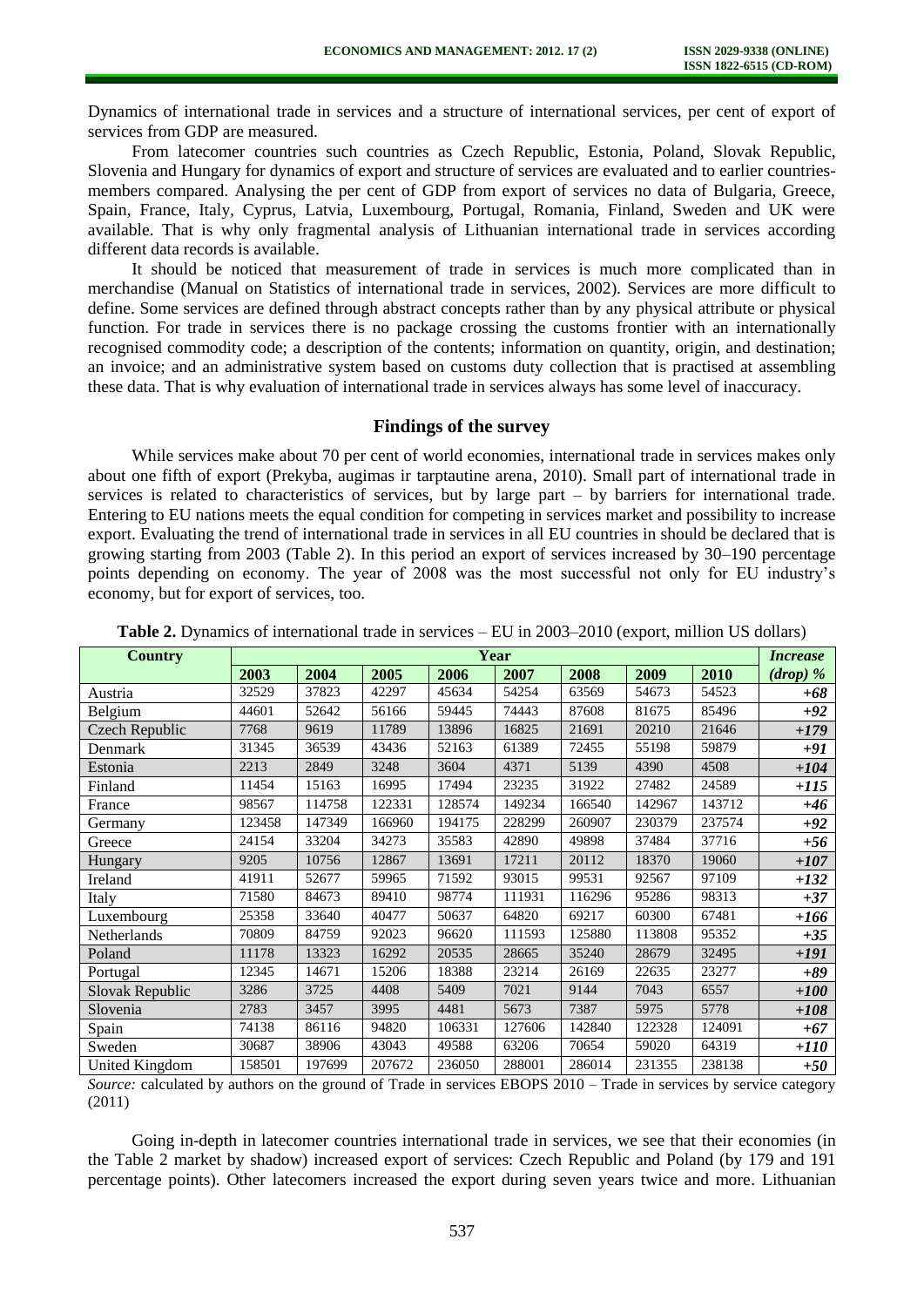services export in the beginning of this period was 2207 million US dollars (Piesarskas, 2005). Comparing to other latecomers – Hungary, Slovak Republic, and Poland – Lithuanian services export was the least one, but does not contrasts a lot from Estonia, Slovenia. At the end of surveyed period, in 2010 export of services from Lithuania made 4081 million US dollars. Relatively the same volume of export of services was reached by Estonian, a little bit higher by Slovenian and Slovak Republic economies. Grow of export of services during the surveyed period estimated +85% that is the smallest grow comparing to other latecomer countries.

Analysing the structure of exported services (Table 3), it should be noticed that according OECD, eleven classes of services are exported. Averagely transportation services make a quarter of exported services (24.3% per cent from all exported services from countries listed in the Table 3). The same part of international services is made by travel services (24.4%) and other business services (25.4%) of surveyed countries. These three groups of services make the largest part of export of EU countries. Rest eight classes of services in the total structure of export of services makes from 0.85% (Government services) to 6.8% (computer and information services) of export.

|                 | Transportation<br>services | <b>Travel services</b> | Communication<br>services | Construction<br>services | Insurance<br>services | <b>Financial services</b> | Computer and<br>information | Royalties and<br>licences | <b>Other business</b> | recreational<br>Personal,<br>cultural, | Government<br>services | <b>Total services</b> |
|-----------------|----------------------------|------------------------|---------------------------|--------------------------|-----------------------|---------------------------|-----------------------------|---------------------------|-----------------------|----------------------------------------|------------------------|-----------------------|
| Austria         | 23                         | 34                     | 3                         | 2                        | 2                     | $\overline{c}$            | 4                           | 1                         | 27                    | 1                                      | 1                      | 100                   |
| Belgium         | 30                         | 12                     | 5                         | $\overline{2}$           | $\mathbf{1}$          | $\overline{4}$            | 5                           | $\overline{c}$            | 35                    | 1                                      | $\overline{c}$         | 100                   |
| Czech Republic  | 24                         | 31                     | $\overline{2}$            | 5                        | $\mathbf{1}$          | $\overline{0}$            | 6                           | $\overline{0}$            | 30                    | 1                                      | $\overline{0}$         | 100                   |
| Denmark         | 61                         | 9                      | $\mathbf{1}$              | $\mathbf{1}$             | $\overline{0}$        | $\mathbf{1}$              | $\overline{3}$              | 5                         | 17                    | $\mathbf{1}$                           | $\overline{2}$         | 100                   |
| Estonia         | 39                         | 24                     | $\overline{4}$            | 5                        | $\overline{0}$        | $\overline{2}$            | 5                           | $\Omega$                  | 19                    | $\Omega$                               |                        | 100                   |
| Finland*        | 10                         | 10                     | 1                         | $\overline{4}$           | 1                     | $\overline{2}$            | 24                          | 6                         | 41                    | $\Omega$                               | $\overline{0}$         | 100                   |
| France          | 25                         | 32                     | 3                         | $\overline{4}$           | $\mathbf{1}$          | $\overline{2}$            | 1                           | $\overline{7}$            | 23                    | 1                                      | 1                      | 100                   |
| Germany         | 24                         | 15                     | 2                         | 5                        | 3                     | 5                         | 7                           | 6                         | 31                    | $\Omega$                               | $\overline{c}$         | 100                   |
| Greece          | 54                         | 34                     | $\mathbf{1}$              | $\overline{2}$           | $\mathbf{1}$          | $\Omega$                  | 1                           | $\Omega$                  | 5                     | $\Omega$                               | $\mathbf{0}$           | 100                   |
| Hungary         | 19                         | 28                     | $\overline{2}$            | $\overline{2}$           | $\overline{0}$        | $\mathbf{1}$              | 6                           | 5                         | 28                    | $\overline{7}$                         |                        | 100                   |
| Ireland         | 5                          | 4                      | $\mathbf{1}$              | $\Omega$                 | 11                    | 8                         | 38                          | $\overline{2}$            | 31                    | $\theta$                               | $\overline{0}$         | 100                   |
| Italy           | 14                         | 39                     | 6                         | $\theta$                 | 3                     | $\overline{2}$            | $\overline{c}$              | 3                         | 28                    | $\overline{0}$                         | 1                      | 100                   |
| Luxembourg      | 5                          | 6                      | $\overline{4}$            | 1                        | 5                     | 63                        | 1                           | 1                         | 12                    | $\overline{2}$                         | 1                      | 100                   |
| Netherlands*    | 22                         | 11                     | $\overline{4}$            | 3                        | $\boldsymbol{0}$      | 1                         | 5                           | 18                        | 33                    | 1                                      | $\overline{c}$         | 100                   |
| Poland          | 27                         | 29                     | $\overline{2}$            | $\overline{4}$           | $\mathbf{1}$          | $\overline{2}$            | 5                           | $\mathbf{1}$              | 29                    | $\mathbf{1}$                           | $\overline{0}$         | 100                   |
| Portugal        | 27                         | 43                     | 3                         | 3                        | $\mathbf{1}$          | 1                         | $\mathbf{2}$                | $\theta$                  | 19                    | $\overline{2}$                         | 1                      | 100                   |
| Slovak Republic | 31                         | 40                     | $\overline{4}$            | 3                        | 1                     | 1                         | 5                           | 1                         | 14                    |                                        | $\overline{0}$         | 100                   |
| Slovenia        | 26                         | 40                     | 5                         | 3                        | $\overline{2}$        | $\mathbf{1}$              | 3                           | 1                         | 18                    |                                        | $\overline{0}$         | 100                   |
| Spain           | 17                         | 42                     | $\overline{c}$            | 3                        | $\mathbf{1}$          | $\overline{4}$            | 5                           | 1                         | 23                    | 1                                      | 1                      | 100                   |
| Sweden          | 16                         | 17                     | 3                         | 1                        | $\mathbf{1}$          | $\overline{2}$            | 10                          | 8                         | 40                    | 1                                      | 1                      | 100                   |
| United Kingdom  | 13                         | 13                     | 3                         |                          | 5                     | 20                        | 5                           | 6                         | 31                    | $\overline{2}$                         | 1                      | 100                   |

**Table 3.** Structure of international trade in services – EU in 2010, (export, %)

*\*Note:* the structure of services is based on 2009 data, as 2010 was unavailable

*Source:* calculated on the ground of Trade in services EBOPS 2010 – Trade in services by service category (2011)

The structure of international trade in services depends on a country's development level, geography, traditions a lot. Of course, Luxembourg is famous of export of financial services (63% of export), Poland, Estonia, Slovenia, Germany export transportation services (approximately 25% of export) as they a located at the transiting area. Computer and information services make a large part of export from Finland, Ireland; royalties and licences from Netherlands. Travel services make a larger part of export of countries located at mild climate zone, near mountains (ski tourism).

An export of latecomer countries such as Czech, Estonia, Slovak Republic and Slovenia is rather similar: transport and travel services make the largest part of international trade. Hungary is a little bit different one from latecomers, as other business services makes the same part of export as travel. Insurance, licences and royalties, construction, personal cultural, recreational services shape the very small part of international trade in services for latecomer countries. Lithuanian services export in 2010 is very similar to other latecomers. Near 60% of Lithuanian services' export is made by transport services, 25.31% travel, 8%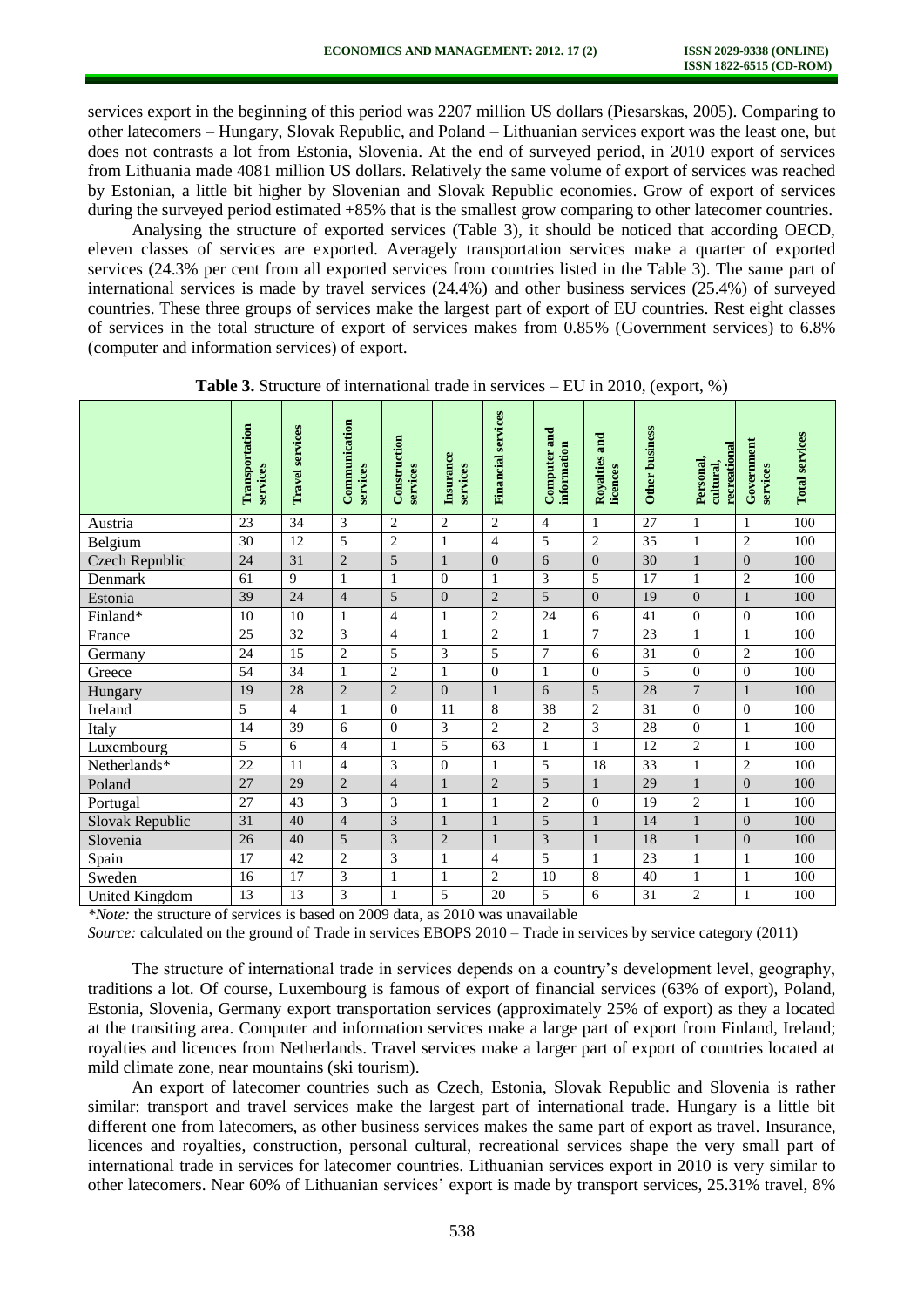– other business services, 3% communication, 2% construction, information technologies and financial by 1%, personal and insurance – 0.5% (Paslaugų eksporto tendencijos Lietuvoje, 2011).

Export of services during the surveyed period evaluating it as percentage from GDP grew by one percentage point in all EU (27 countries) (Figure 1). Thus, dynamics of trade is positive one. Even if volumes of services export from Lithuania, comparing to other latecomers is not very large, export of services in Lithuania in 2003 was higher as average of EU as per cent from GDP. Seven years after export of services in % from GDP decreased in Lithuania, but was higher than average of EU. The largest drop in export is seen in such latecomer countries as Slovakia, Czech Republic, less in Estonia. Export of services increased in Slovenia, Hungary, by large part – in Malta.



**Figure 1.** Export of services in 2010, % from GDP *Source:* calculated on the ground of Export of services % of GDP (2011)

Analysing the market for export of services from Lithuania, it should be noticed that 18% of exported services are sold in nearest countries such as Latvia, Estonia, Finland, Sweden, Denmark, and Norwegian (Paslaugų eksporto tendencijos Lietuvoje, 2011). In such countries as Russia, Ukraine and Belorussia 33% of exported services from Lithuania are sold. Other European Union countries make about 40% of Lithuanian international services market; and the rest part (9%) – other countries.

Summarizing it should be noticed that even not all of services are sold abroad of Lithuania very successful, the volumes of services export comparing it to GDP is rather satisfactory and even overtakes the average of EU.

### **Concluding remarks**

The specifics of services rather often do not allow trade them far from a supplier. There are a few of modes in which services could be provided to customer abroad – this is influenced by service and circumstances itself. Because of possibilities to overcome the barriers for international trade in services, the Mode No. 2 usually is used (transport and travel services). Other Modes of supply are implemented more seldom because of arising barriers for trade (geographical, fiscal, requirements for supplier's qualification and experience, etc.) and services characteristics.

Implementing ICT opens more opportunities to develop international trade in services; that's bringing more challenges and opportunities for economies. Latecomer countries, what joined to EU latter, meets more advantages as earlier members already have beaten a track to international market, from one hand. From other hand, the market is going to be more saturated and it is more difficult to create something special, exceptional for a customer. Latecomer countries usually supplies such services as transport, travel for international level market; but other services as ITC, business remains to be a matter of trade of developed, earlier members of EU. Findings of the research showed that grow of international trade in services from latecomer countries based on ICT services, too. The large structural per cent of exported ICT services showed that latecomer countries enables to increase the export on new, modern ICT, while earlier member of EU already have rather stable structure of exported services.

On the basics of the analysis it should be stressed that *Lithuania as other latecomers* participate in the market under the similar conditions. Export of services as per cent from GDP of the country shows that